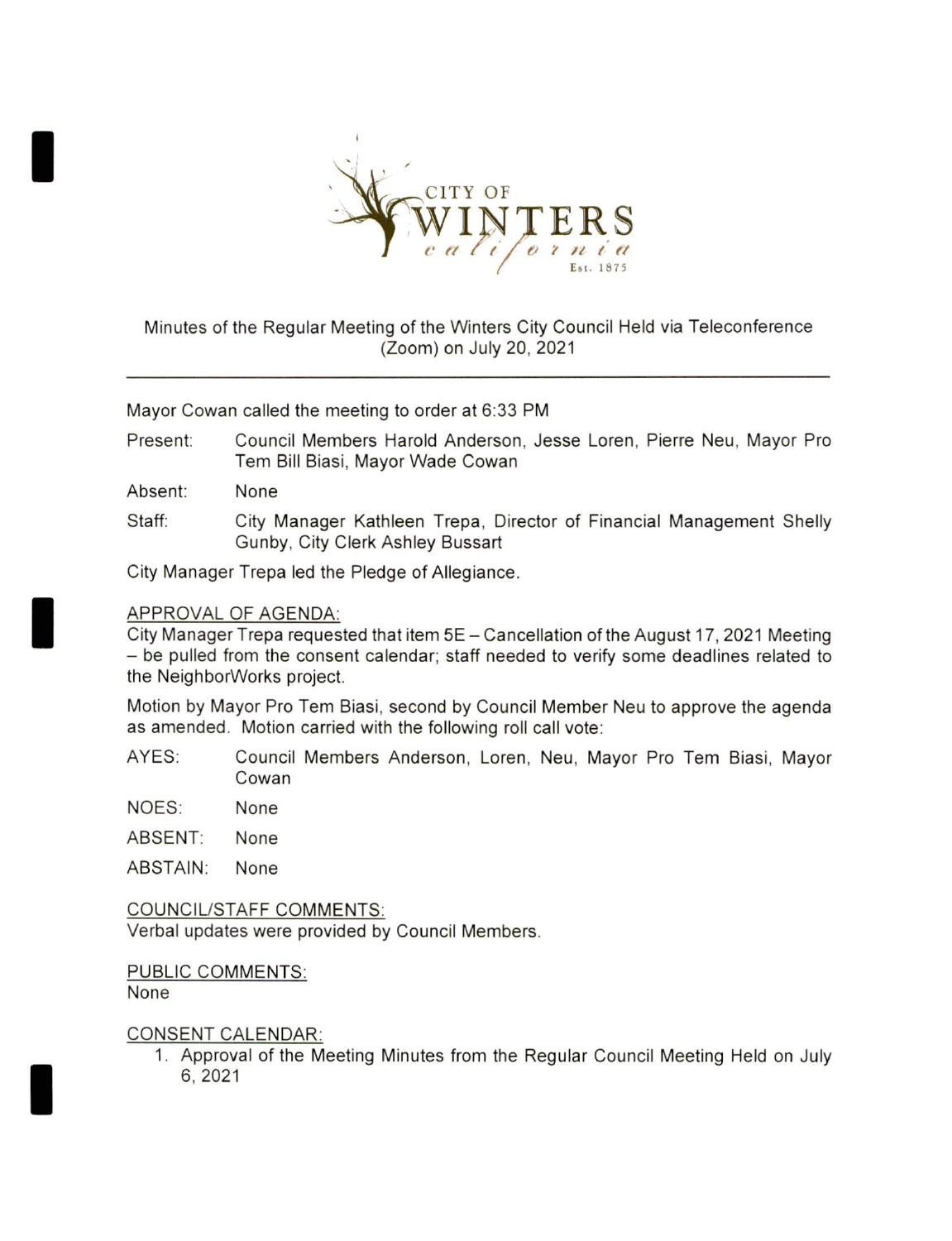- 2. Resolution 2021-41 Approving an Animal Control Services Agreement for Fiscal Year 2021-22
- 3. Resolution 2021-42 Approving the Project Plans and Specifications, Awarding a Construction Contract and Authorizing the City Manager to Execute the Contract with the Lowest Responsible Bidder Submitting a Responsive Bid, Vintage Paving Co., inc., in the Amount of \$428,444.28 for the 20-21 Street Rehabilitation Project No. 21-21 and Authorizing the City Manager to Negotiate and Execute Contract Change Orders in an Aggregate Amount Not to Exceed \$42,850 for the Project
- 4. Resolution 2021-43 Final Acceptance Blue Mountain Terrace Off-Site **Improvements**
- 5. Cancellation of the August 17, 2021, Council Meeting removed.
- 6. Consider the Business Improvement District Annual Budget

City Manager Trepa provided an overview of the consent calendar items. Motion by Council Member Loren, second by Council Member Neu to approve the Consent Calendar. Motion carried with the following roll call vote:

AYES: Council Members Anderson, Loren, Neu, Mayor Pro Tem Biasi, Mayor Cowan

NOES: None

I

I

I

ABSENT: None

ABSTAIN: None

PRESENTATION:

City Proclamation Honoring Robert Duvall and Kepi '

# DISCUSSION ITEMS:

1. Resolution 2021-44 Adopting the 2021 Draft Climate Action Plan

City Manager Trepa introduced the item. The Climate Action Plan was presented by Jennifer Urquhart of the Climate Action Plan Development Board. Council Member Loren asked if this is considered a living document because of the changing targets and ongoing changes in legislation.

Jennifer' Urquhart responded yes, it will be updated as rules and regulations change.

Mayor Pro Tem Biasi wanted to recognize that Winters has taken steps to address Green House gas emissions prior to the Climate Action Plan. The Economic Development Advisory Committee put together a report in 2019 about vehicle miles traveled and the impact on emissions. The more businesses we bring into town the less residents will have to travel, reducing our impact.

Motion by Council Member Loren, second by Council Member Neu to adopt the 2021 Draft Climate Action Plan. Motion carried with the following roll call vote:

AYES: Council Members Anderson, Loren, Neu, Mayor Pro Tem Biasi, Mayor Cowan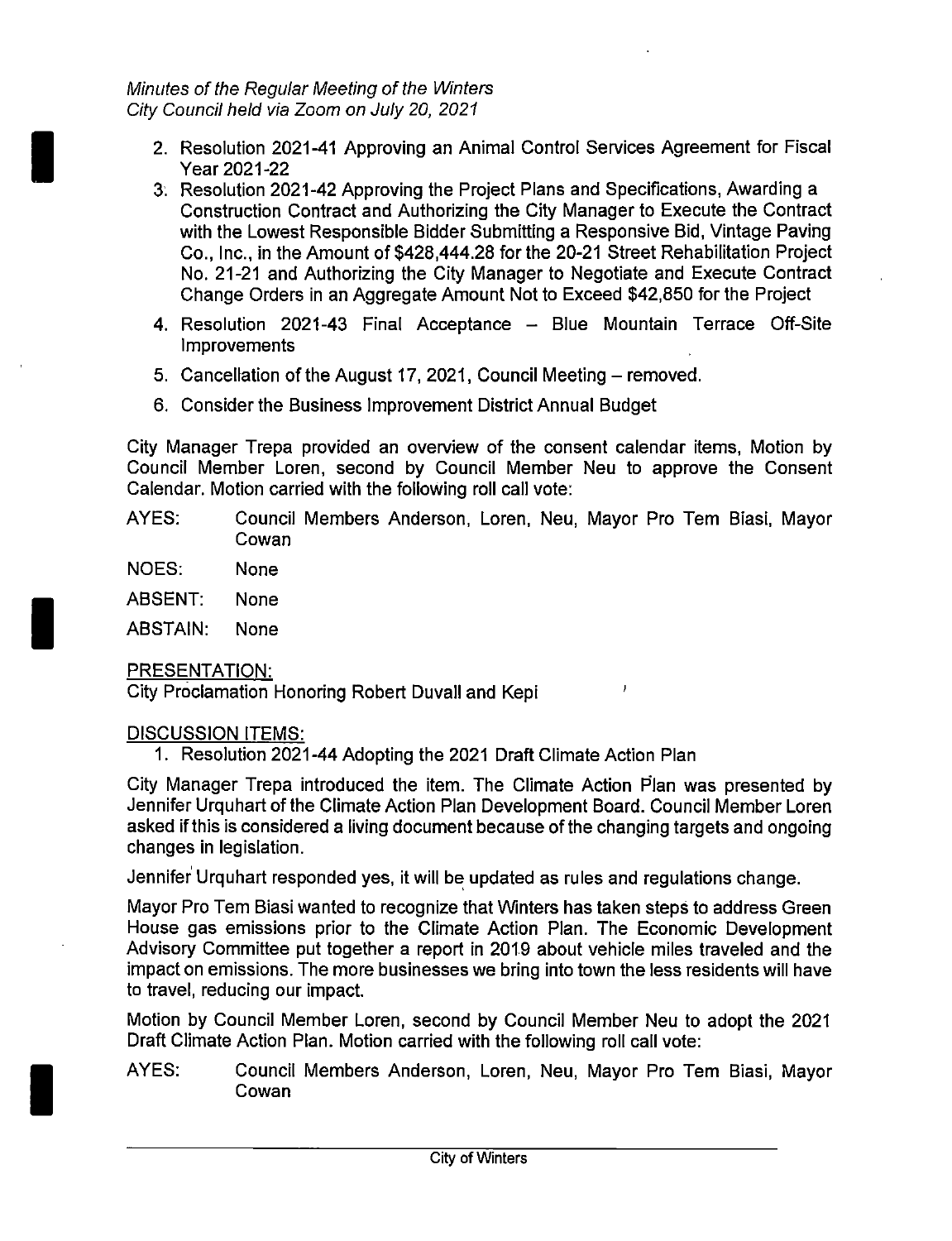NOES: None

ABSENT: None

I

I

I

ABSTAIN: None

2. Consider the Formation of Two New Commissions: The Natural Resources Commission and the Climate Action Plan Implementation Commission

City Manager Trepa introduced the report. Jennifer Urquhart presented the proposed Climate Action Commission. Kate Laddish and Eric Larsen presented the proposal by the Winters Putah Creek Committee to reform as the Natural Resources Commission.

There was some discussion related to how air or atmosphere listed on the Natural Resource Committee's proposal is separate or different than how the Climate Action Plan Commission would look at it.

Kate Laddish responded that the Natural Resources Commission would not focus on greenhouse emissions, more dust and particulates.

Eric Larsen made the analogy of General Practice Doctors vs. Surgeons with the Climate Action Plan Commission being the surgeons.

Kenneth Britton explained that there will be overlap. They will be doing different things trying to solve a common issue.

Gar House responded that because of the differences it would be hard for an advisory body to do both and that they should remain separate.

Council Member Loren also stated she would like two separate Commissions.

Council Member Anderson asked if members of the CAP Committee would be willing to serve on the Natural Resources Committee.

Mayor Pro Tem Biasi stated that he sees areas of intersection between the two committees, but it would be best to keep them separate. The only concern would be the load on the City staff. He also asked what the difference between a Commission and Committee is.

City Manager Trepa responded that the load on the City Staff depends on the scope of work that are assigned to the Committees or Commissions. Working committees that handle their own agendas and minutes, with staff supporting posting, would have less of an impact on staff workloads.

City Attorney Iris Yang explained that Committees and Commissions are both advisory bodies, the name does not make a difference, it's more the function of the body.

Council Member Neu asked if the Brown Act applies to both. The answer was yes.

Mayor Cowan would prefer that they are called Commissions.

Council Member Anderson would like to be working Committees/Commissions to not add work to City Staff.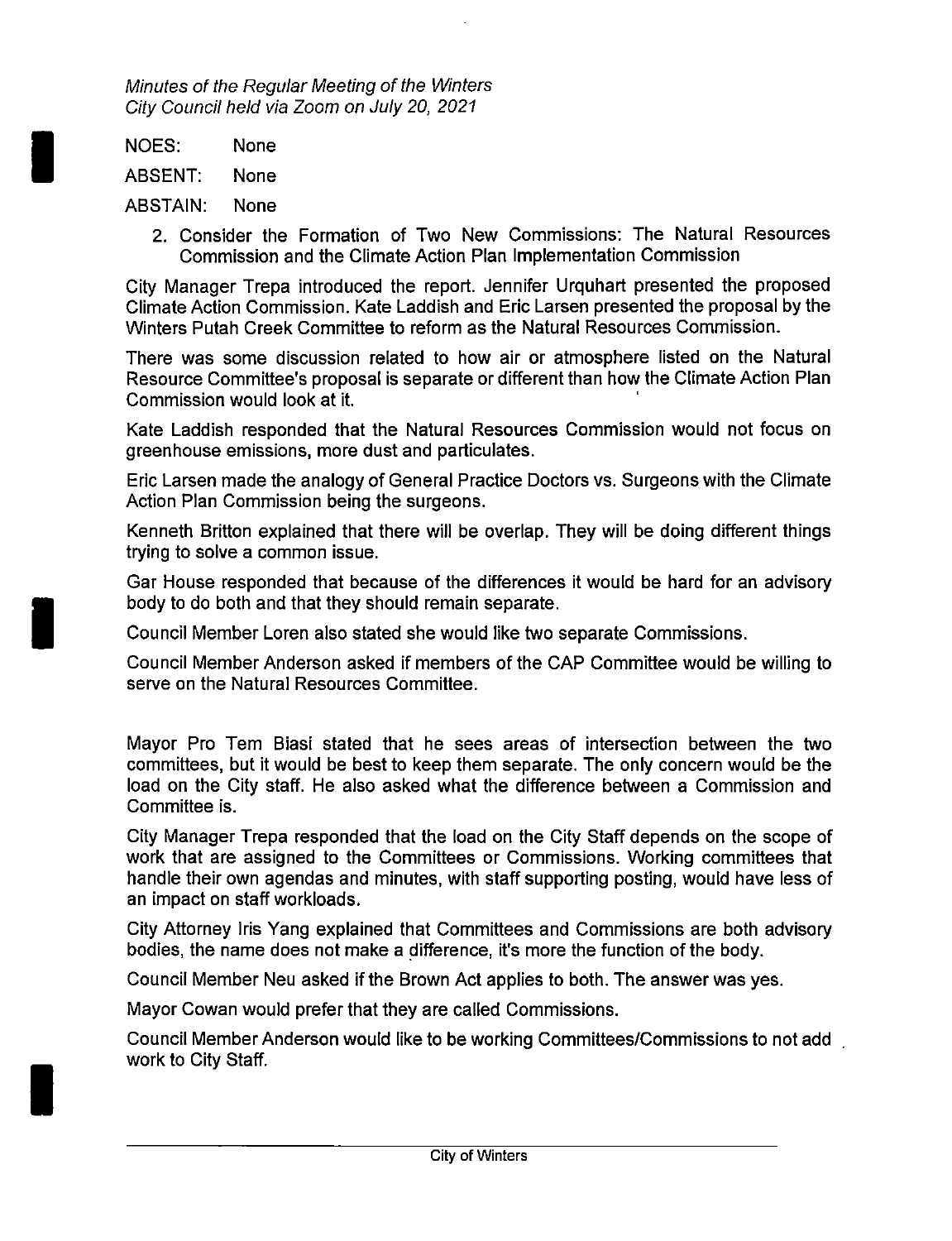I

I

I

Written public comment submitted by Jeff TenPas through Council Member Neu. These comments are attached on a separate page.

Denise Cantrell also submitted a written comment in favor for two Commissions.

Mayor Cowan responded to the written comment explaining that having advisory bodies with representation from the Winters zip code (Winters Proper) was acceptable, and we did not need to have just people from within the City of Winters. This could be addressed as we look more into the Commissions and their formation.

3. Resolution No. 2021-45 Approving Plans and Specifications and Authorizing the Public Works Department to Proceed with the Bidding Process for the Construction of the Wastewater Treatment Facility influent Screening Improvements, Phase 2, Project No. 20-01, and Authorizing the City Manager to Execute a Professional Services Agreement with West Yost for Engineering Services in the Total Not to Exceed Amount of \$60,000 in a Form Approved by the City Attorney

Presentation by City Manager Trepa, with technical questions answered by Public Works Superintendent Eric Lucero. Eric explained that once the old bar screen is pulled and sealed it will alleviate the smell, but it does not have to do with the amount going through the system but with the rate at which the material is being processed at the bar screen.

Mayor Pro Tem Biasi is happy the smell will be alleviated through this process and supports this project.

Public written comment submitted through Council Member Neu. The written comments are attached.

Council Member Loren also supports addressing the issues.

Motion by Mayor Pro Tem Biasi, second by Council Member Neu to approve Resolution No. 2021-45 Approving Plans and Specifications and Authorizing the Public Works Department to Proceed with the Bidding Process for the Construction of the Wastewater Treatment Facility Influent Screening Improvements, Phase 2, Project No. 20-01, and Authorizing the City Manager to Execute a Professional Services Agreement with West Yost for Engineering Services in the Total Not to Exceed Amount of \$60,000 in a Form Approved by the City Attorney. Motion carried with the following roll call vote:

- AYES: Council Members Anderson, Loren, Neu, Mayor Pro Tem Biasi, Mayor Cowan
- NOES: None
- ABSENT: None
- ABSTAIN: None
	- 4. Resolution No. 2021-46 approving an Assignment & Assumption Agreement between HBT of Winters Highlands LLC, Meritage Homes of California Inc., and the City of Winters

Presentation by City Manager Trepa.

Mayor Pro Tem Biasi stated that he likes that there are four more affordable housing units being added to that area and supports this action.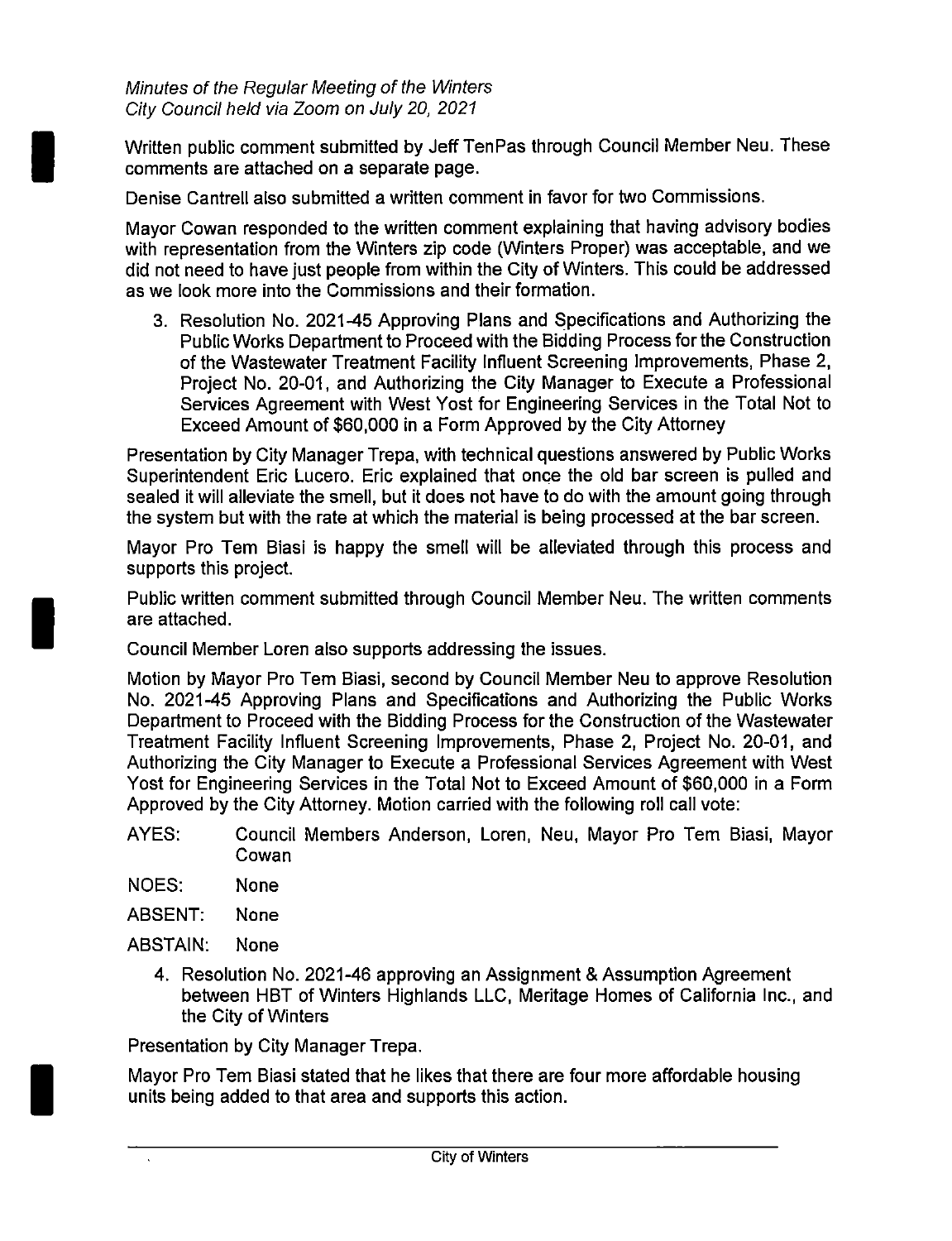Motion by Council Member Neu, second by Council Member Loren to approve an Assignment & Assumption Agreement between HBT of Winters Highlands LLC, Meritage Homes of California Inc., and the City of Winters Motion carried with the following roll call vote:

- AYES: Council Members Anderson, Loren, Neu, Mayor Pro Tem Biasi, Mayor Cowan
- NOES: None

I

I

I

- ABSENT: None
- ABSTAIN: None

Mayor Cowan commented on the mentioned future grading ordinance, he looks forward to that being brought forward. Mayor Cowan asked if Meritage will still be allowed to begin their grading once everything is signed and finalized.

City Manager Trepa answered yes, and a grading permit will be issued once things are final.

### CITY MANAGER REPORT:

City Manager Trepa updated that the Senior Center contract has been fully executed with funding approximately \$4.2 million to construct the Senior Center.

There will be a Council goal setting special meeting in person Friday and Saturday, July 23 and 24, from 9 a.m to 12 p.m at the Public Safety Facility. Masks will be required.

INFORMATION ONLY:

ADJOURNMENT: 8:53 PM

Wade Cowan, MAYOR

ATTEST:

Ashley Bussart, City Clerk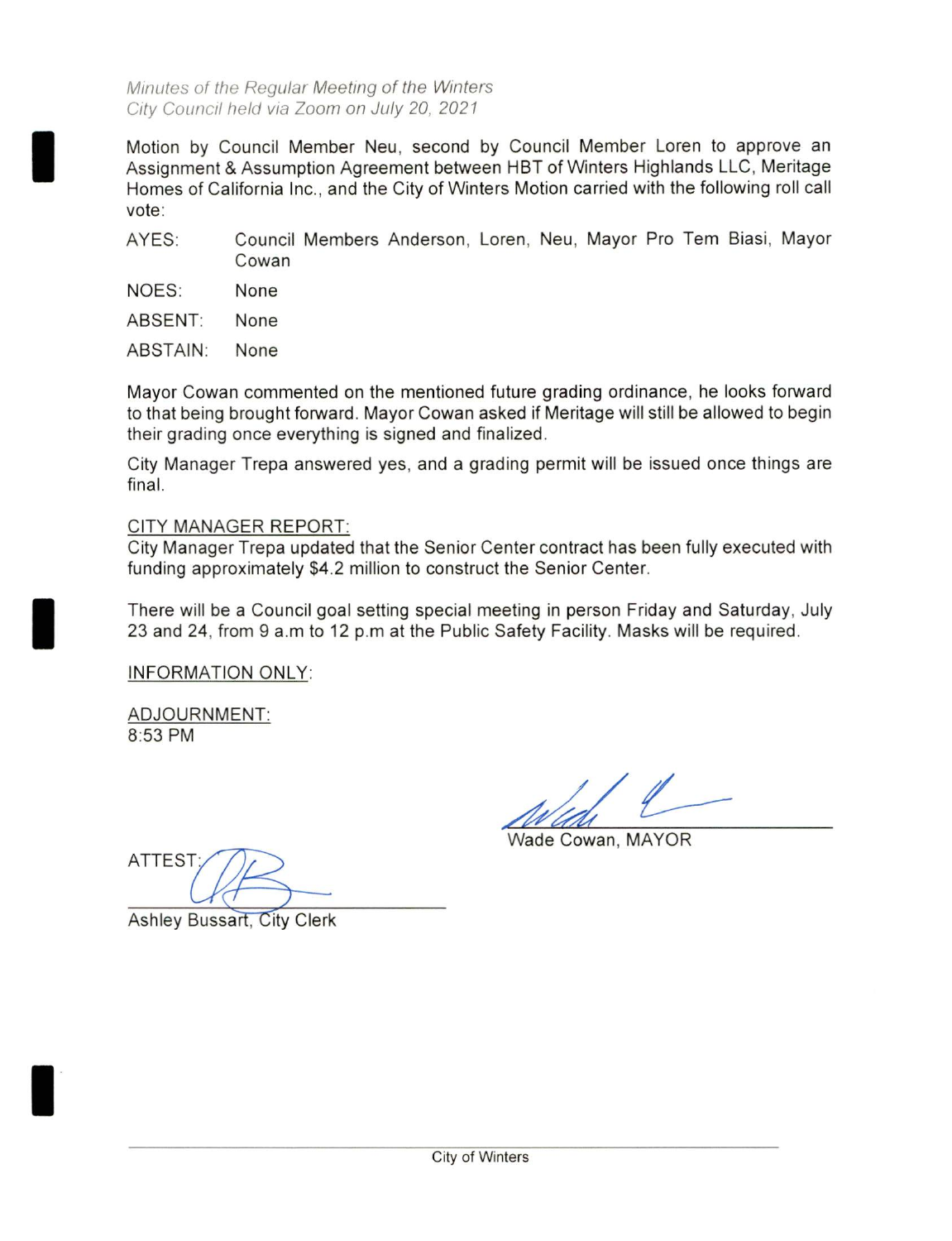From: "Jeff TenPas" Subject: Tonight's council meeting Date: July 20, 2021 at 2:31:08 PM PDT

Hello Pierre, I am out of town working on fires up by Mt Shasta. But I wanted to raise these concerns on items on the council agenda. Could you deliver these comments for me?

1. Re: the Sewage Treatment System. I want to ask, when and how is the city going to deal with the almost daily smell coming from the East St pump station. The new sewage from the Farmstead subdivision is going to be pumped to East St on its way to the treatment plant, and thereby increase use of the pump station. Even now it stinks worse at the times of day when it is used the most, so increasing use with sewage from 284 more housing units is going to increase stink even more. What are the City's plans to deal with this air quality problem?

2. Re: the Natural Resources committee. The current committee has two out of town members. Why have out of town members this committee? Won't people who live here be even better stewards of natural resource concerns? There are surely enough interested and expert community members in Winters. Why have a liaison member from the Putah Creek Council? Why have a Solano County landowner? Why not start new with member appointments?

Thanks

I

I

I

Jeff TenPas 24 East Main St Winters, CA 95694